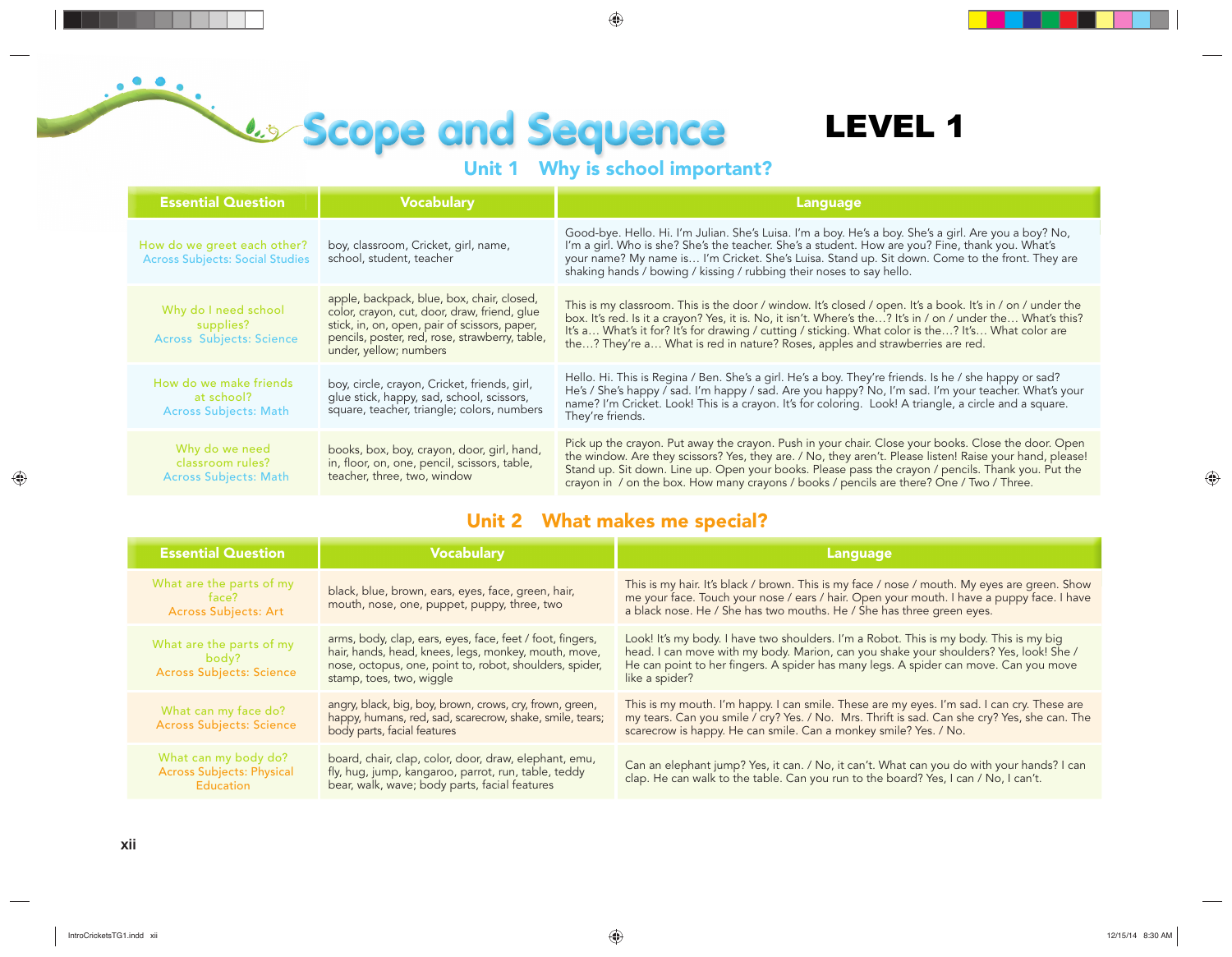### **Unit 3 Why is healthy food good for my body?**

| <b>Essential Question</b>                                    | <b>Vocabulary</b>                                                                                                                                                                                                               | Language                                                                                                                                                                                                                                                                                                                                                                                                                                  |
|--------------------------------------------------------------|---------------------------------------------------------------------------------------------------------------------------------------------------------------------------------------------------------------------------------|-------------------------------------------------------------------------------------------------------------------------------------------------------------------------------------------------------------------------------------------------------------------------------------------------------------------------------------------------------------------------------------------------------------------------------------------|
| What food is this?<br><b>Across Subjects: Science</b>        | apple(s), banana(s), brown, carrot(s), chicken,<br>green, ground, ice cream, juice, milk, orange,<br>oranges, peas, pod, pink, red, sandwich, tree,<br>water, yellow                                                            | I have one apple. What are these? Chicken, sandwiches, ice cream, juice, milk and water. The<br>oranges are on a tree. The carrots are in the ground. The peas are in the pod. A sandwich, water<br>and milk, please. Who has a sandwich? I have a sandwich. The boy has a sandwich. The boy can<br>eat ice cream, but he can't eat juice. Can you eat a sandwich? Yes, you can. / No, you can't.<br>A sandwich is food. Milk is a drink. |
| What color and shape is food?<br><b>Across Subjects: Art</b> | brown, chicken, crescent-shaped, counter,<br>dinner table, green, juice, kitchen, lunch box,<br>milk, pink, plate, refrigerator, round, sandwich,<br>shape, square, triangle, two, yellow; fruit,<br>numbers 1 to 5, vegetables | This is the kitchen. The milk is in the refrigerator. The lunch box is on the counter. How many<br>peas can you see? 1, 2, 3, 4, 5. What color are the peas? They are green. It's lunchtime. What<br>is in your lunch box? I have a sandwich, two yellow bananas and juice. What shape are the<br>bananas? They're crescent-shaped.                                                                                                       |
| What is good food?<br><b>Across Subjects: Science</b>        | apple juice, candy, carrot juice, chicken, food,<br>green, milk, natural, orange juice, plate, round,<br>water, watermelon; fruit, vegetables                                                                                   | What fruit is this? Watermelon. What drink is this? Water. What is good food? Watermelon and<br>peas are good food. Candy isn't good for you. There is carrot juice. Juice is good for me! There<br>is milk in this glass. Look, milk is natural food. Milk comes from a cow. You milk the cow. Finally,<br>you get milk.                                                                                                                 |
| What food do I like?<br>Across Subjects: Math                | bread, cereal, cheese, eggs, fruit salad, hungry.<br>milk, juice, sandwich, thirsty, yogurt                                                                                                                                     | What food do you like? I like eggs, cheese, yogurt, fruit salad, bread and cereal. Do you like<br>cheese? Yes. / No. I'm hungry. What do you want? I want a big sandwich, please. I'm thirsty.<br>I want juice. Put the cereal in the box. Put the slice of bread with the whole bread.                                                                                                                                                   |

#### **Unit 4 How are families alike and different?**

| <b>Essential Question</b>                                               | <b>Vocabulary</b>                                                                                                                                                                                                     | <b>Language</b>                                                                                                                                                                                                                                                                                                                                                                                                                                                             |
|-------------------------------------------------------------------------|-----------------------------------------------------------------------------------------------------------------------------------------------------------------------------------------------------------------------|-----------------------------------------------------------------------------------------------------------------------------------------------------------------------------------------------------------------------------------------------------------------------------------------------------------------------------------------------------------------------------------------------------------------------------------------------------------------------------|
| Who is in a family?<br><b>Across Subjects: Social Studies</b>           | baby brother, brother, brothers, dad, dog,<br>family, grandpa. grandma, mom, neighbor, only<br>child, puppy, sister, sisters                                                                                          | This is a family. This is Mom / Dad / Sister. Hello, I'm Elena. I'm three. This is my family. This is<br>my mom. Her name is Juliet. Who is this? This is Mom. I don't have any brothers or sisters. I'm<br>an only child. I'm a puppy. I have two brothers and two sisters. We can play and jump. We like<br>to sleep. We can sleep all day.                                                                                                                               |
| How do I feel about<br>my family?<br><b>Across Subjects: Science</b>    | animals, big, book, buck, cake, dance, doe,<br>door, family, good-bye, happy, joey, kangaroo,<br>love, present, read, run, sad, small, talk; family<br>members                                                        | I'm so happy when Grandpa's near. I love you, Grandpa, I really do. Mom is reading to me. I am<br>happy when Mom reads to me. Grandma is saying, 'Good-bye.' I am sad when grandma says<br>'Good-bye.' My dad can read, my dad can dance. I can run, too! Baby can't read. Baby can't<br>talk. But baby can dance. Do kangaroos have moms, too? Yes, they do! A baby kangaroo is<br>called a 'joey.' A daddy kangaroo is called a 'buck.' A mom kangaroo is called a 'doe.' |
| Why do families have pets?<br><b>Across Subjects: Science</b>           | animals, brush, cat, day, dogs, family, food,<br>geckos, house, hug, I, light, love, night,<br>parrots, pats, people, pets, rabbits, sing, song,<br>sunbathe, things, water, yard; family members                     | We play with our pets. We love our pets. My mom has a cat she loves. She gives it food. She<br>gives it a brush. It's part of our family now. Geckos can be pets, too. Geckos need a house.<br>Geckos come out at night. During the day, Geckos like to sunbathe in the light.                                                                                                                                                                                              |
| How do I have fun with<br>my family?<br><b>Across Subjects: Science</b> | balls, books, bunnies, bunny, drawing, eat,<br>family, Frisbee, fun, groom, indoors, jumping,<br>large, love, outdoors, play, puzzle, rope, throw,<br>together, tops, trucks, turn; family members,<br>numbers 1 to 6 | We all have fun together. What can you do with the books? We can read the books. How many<br>Frisbees are there? Come on, Mom. Come and play trucks with me. Rabbits have large families.<br>Brother and sister bunnies like to play together.                                                                                                                                                                                                                              |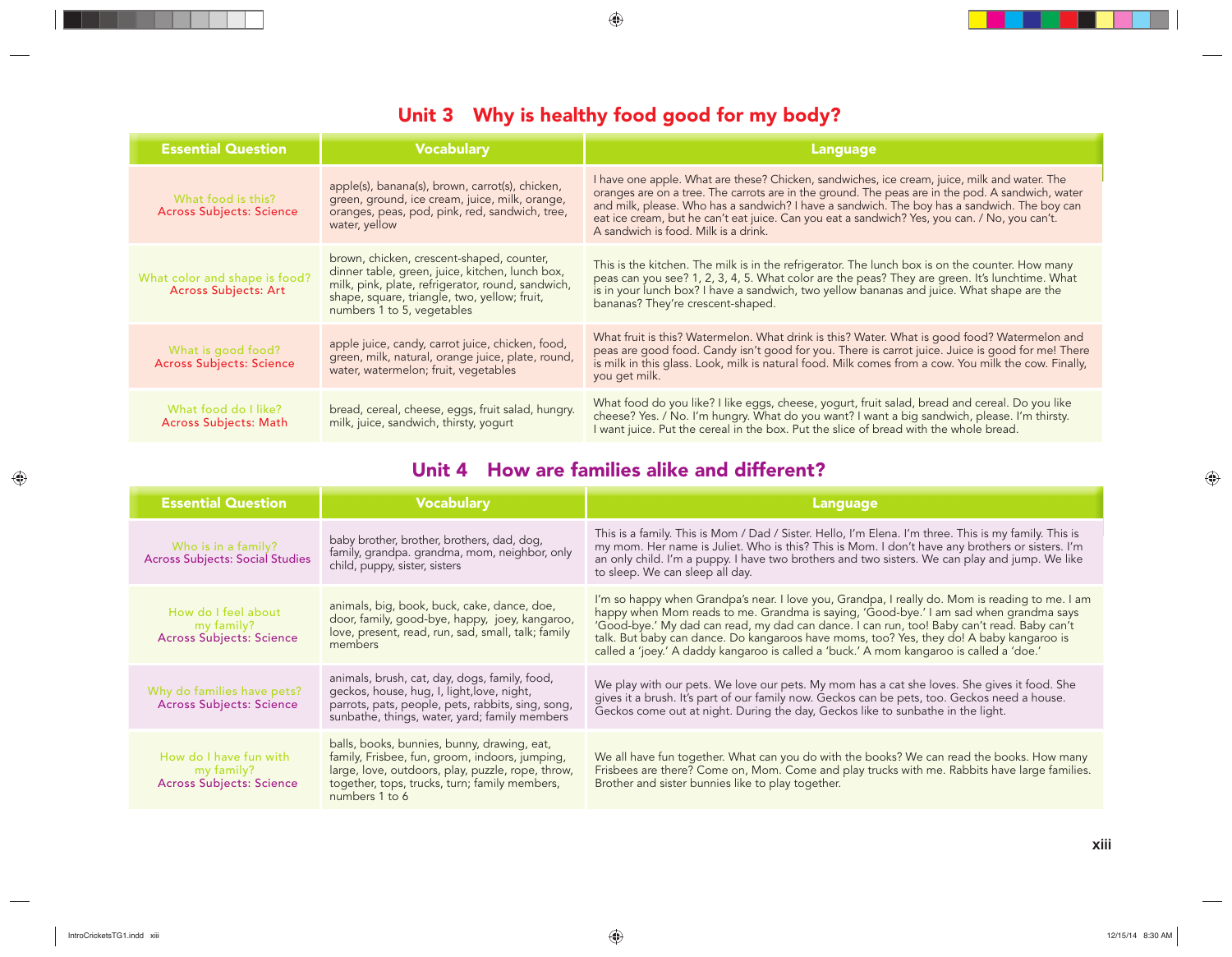#### **Unit 5 How do I have fun?**

| <b>Essential Question</b>                                                                       | <b>Vocabulary</b>                                                                                                                                                                          | Language                                                                                                                                                                                                                                                                                                                                                    |
|-------------------------------------------------------------------------------------------------|--------------------------------------------------------------------------------------------------------------------------------------------------------------------------------------------|-------------------------------------------------------------------------------------------------------------------------------------------------------------------------------------------------------------------------------------------------------------------------------------------------------------------------------------------------------------|
| What can I do in the<br>playground?<br><b>Across Subjects: Science</b>                          | ball, climb, fun, hamster, hop, jump, kick, monkey bars, pet,<br>play, playground, playground games, run, seesaw, slide,<br>swing(s), wheel                                                | I like the playground. I can play. I can kick a ball. I like the slide. What can she do?<br>She can kick a ball. We like the playground! Hammie likes his playground.<br>He can play with a ball.                                                                                                                                                           |
| How do I have fun in the<br>playground?<br><b>Across Subjects: Physical</b><br><b>Education</b> | ball, big, car, friends, hide-and-seek, high, hopscotch, jump the<br>rope, plane, play, play soccer, share, small, soccer, teddy bear,<br>toy airplane, toy car, toy train; numbers 1 to 6 | I like to play soccer and play hide-and-seek. We like to share. Are you playing<br>with your friends? Yes, I am. I'm playing soccer. I'm playing in the plane, the car<br>and the train. They are big. They are small. I can run. I can kick a ball. Are you<br>playing hopscotch? No, I'm not. I am jumping the rope. I can jump high.                     |
| How can I be a friend in the<br>playground?<br><b>Across Subjects: Drama</b>                    | cat, climb, dinosaur, dog, down, girl, happy, help, ladder, move,<br>orange, play, playground, rabbit, sad, scared, seesaw, slide,<br>sliding, up, yellow; numbers 1 to 6                  | Point to the girl. She's Ali. What's she doing? She's climbing up the ladder. Kim<br>the cat and Ronnie the rabbit are playing in the playground. They're happy. Ali is<br>up and Trixie is down. Ali is scared. Trixie is sad. I can help. I can climb up. 1, 2, 3,<br>4, 5, 6! It still won't move! Ali is not scared. Trixie is not sad. They are happy. |
| What am I learning to do?<br><b>Across Subjects: Math</b>                                       | ball, barrel, boy, catch, catching, down, girl, herself, high, jump<br>over, jumping, jumping over, log, myself, quickly, run, running<br>around, slowly, swing, swinging, throw, up       | I am swinging by myself. I am jumping over a log. What's she doing? She's<br>swinging by herself. I can't swing by myself. Can you? I can throw a ball. Can<br>you? Yes, I can. / No, I can't. I can throw a ball high / low / quickly / slowly.                                                                                                            |

### **Unit 6 How do people and animals interact?**

| <b>Essential Question</b>                                                | <b>Vocabulary</b>                                                                                                                                                                                                                | <b>Language</b>                                                                                                                                                                                                                                                                                                                                                                                                |
|--------------------------------------------------------------------------|----------------------------------------------------------------------------------------------------------------------------------------------------------------------------------------------------------------------------------|----------------------------------------------------------------------------------------------------------------------------------------------------------------------------------------------------------------------------------------------------------------------------------------------------------------------------------------------------------------------------------------------------------------|
| What pets do people have?<br><b>Across Subjects: Math</b>                | big, bird, black, cat, dog, fish, orange, pet, rabbit, small,<br>turtle; numbers 1 to 7                                                                                                                                          | What's this? It's a dog. What color is it? It's black. This is Alicia's dog, Bruno. Bruno is<br>big. Is Fluffy Alicia's rabbit? Is Fluffy Ben's rabbit? Fluffy is Alicia's rabbit! Do you have<br>a pet? Yes, I do. I have a bird. Yes, I have a fish and seven turtles. Do you have a pet?<br>No, I don't. I don't have any pets. What do you want? I want a fish. How many dogs<br>can you see? Let's count. |
| How do pets behave?<br><b>Across Subjects: Science</b>                   | black, blue, carrots, dog food, eat, fly, food chain, frog,<br>green, insects, jump, lettuce, play, seeds, sing, sleep,<br>snake, spider, spin, web, yellow; animals                                                             | The black spider is playing. What does the snake do? The snake sleeps all day. What<br>does the spider spin? The spider spins a web. What does your dog eat? My dog eats<br>dog food. Look, this is a food chain. The snake eats a frog. Point to the frog. The frog<br>eats a spider.                                                                                                                         |
| What does my pet do?<br><b>Across Subjects: Social</b><br><b>Studies</b> | arm, ball, blind, catch a ball, climb, disaster, dog food,<br>eat, head, help, hide, jump, lap, my, nod, pets, people,<br>rescue, roll, run, service dog, shoulder, sit, sleep, smile<br>spin, web, working dog; animals; colors | My dog catches the ball. My parrot sits on my shoulder, are two of my pets, Chester<br>and Buster. Chester is a spider. Buster is a dog. Buster sits and rolls and nods his head.<br>Chester spins a web. This is a working dog. A working dog eats and sleeps and plays just<br>like a pet. Working dogs also work. They help people do things. This is carrying a log.                                       |
| How do I care for my pet?<br><b>Across Subjects: Science</b>             | birdcage, brush, cage, carrots, clean, feed, food, give,<br>guinea pig, grass, hay, help, love, pet, play, toys, wash,<br>water; family members; numbers 1 to 7                                                                  | This is my guinea pig, Gogo. I love Gogo. I feed Gogo, brush Gogo and give Gogo<br>water. I clean the cage and wash the water bowl. Who feeds the bird? Mom feeds the<br>bird. Does she feed her cat? Yes, she does. Does she wash her cat? No, she doesn't.<br>One. Give your guinea pig a home. Two. Play with your guinea pig.                                                                              |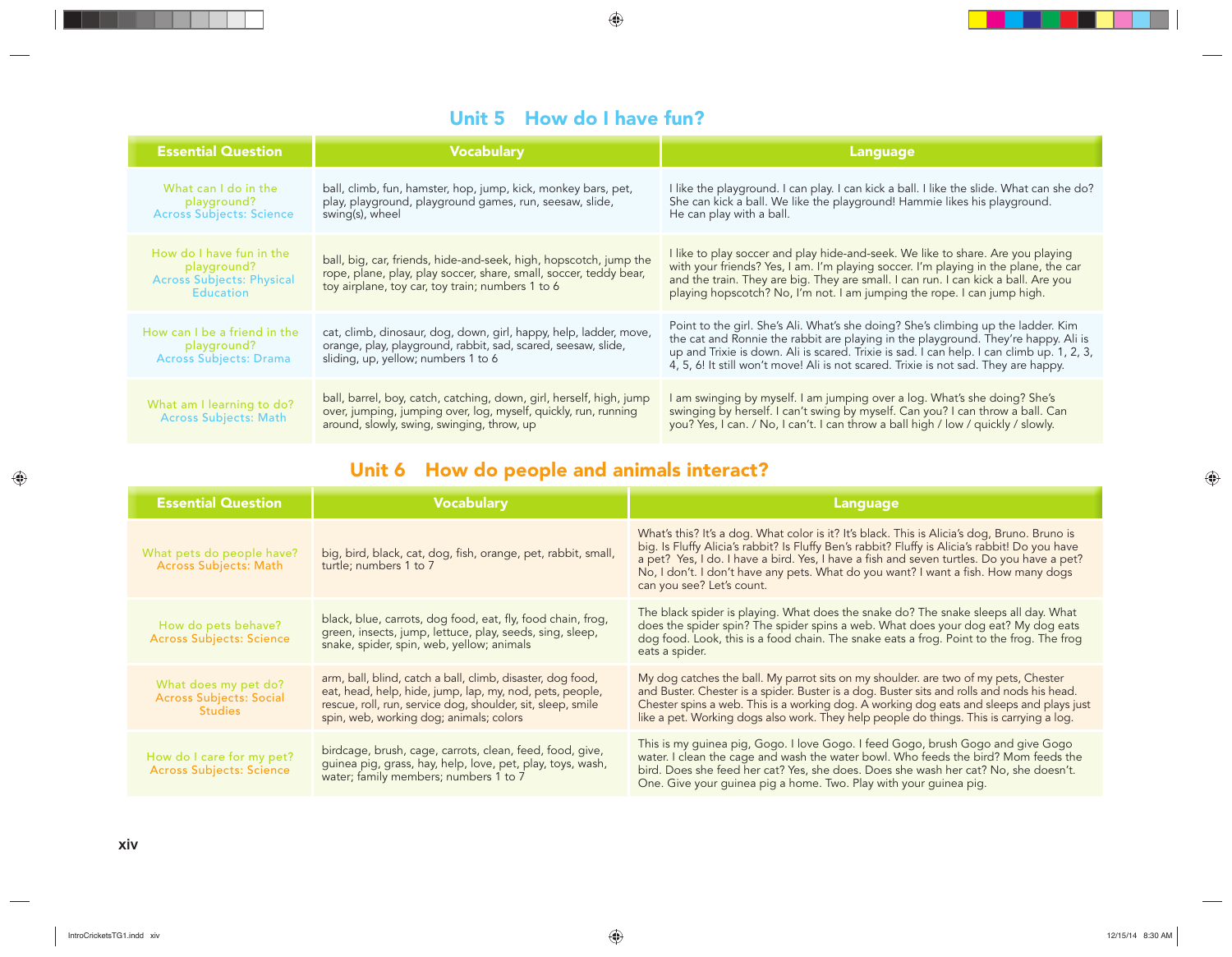#### **Unit 7 What do people in my community do?**

| <b>Essential Question</b>                                                         | <b>Vocabulary</b>                                                                                                                                                    | <b>Language</b>                                                                                                                                                                                                                                                                                                                                                                                                                                |
|-----------------------------------------------------------------------------------|----------------------------------------------------------------------------------------------------------------------------------------------------------------------|------------------------------------------------------------------------------------------------------------------------------------------------------------------------------------------------------------------------------------------------------------------------------------------------------------------------------------------------------------------------------------------------------------------------------------------------|
| What jobs do people have?<br><b>Across Subjects: Social</b><br><b>Studies</b>     | airport, big, chef, dad, doctor,<br>grandfather, hospital, just one, many,<br>mom, pilot, plane, restaurant, school,<br>sister, small, student, teacher              | I'm a teacher. I work at a school. I'm a chef. I work at a restaurant. My grandfather is a doctor. My<br>mom is a teacher. My dad is a pilot. My sister is a chef. I'm a student. Is the doctor going to work?<br>Yes, she's going to the hospital. Is the pilot going to work? Yes, he's going to the airport. Some<br>hospitals are big. Some hospitals are small. Some hospitals have many doctors. Some hospitals<br>have just one doctor. |
| What do people do<br>at work?<br><b>Across Subjects: Social</b><br><b>Studies</b> | bus, bus driver, cats, class, drive, fire,<br>firefighter, food, help, houses, nurse,<br>people, playground, put out, rescue,<br>serve, sick, teach, teacher, waiter | She's a teacher. She teaches a class. He's a firefighter. He puts out fires. What's the pilot doing?<br>He's flying a plane. What's the teacher doing? She's teaching a class. A firefighter puts out fires in<br>houses. A firefighter puts out fires in the playground. A firefighter rescues cats.                                                                                                                                          |
| What do people use<br>at work? The control<br><b>Across Subjects: Science</b>     | boy, fast, heart, heartbeat, hose, listen,<br>marker, run, stethoscope, use, wooden<br>spoon; numbers 1 to 7; occupations                                            | A doctor uses a stethoscope. A firefighter uses a hose. Doctor Shirley is topsy-turvy. She works in a<br>big hospital. She helps sick people. She uses a stethoscope. This is a fire hose. Who uses a hose?<br>Who uses a wooden spoon? She can listen to the heart. A doctor uses a stethoscope to listen to your<br>heart. Put two fingers on your wrist. Feel your heart beat. Count your heartbeat. Run fast for 1 minute.                 |
| What do people wear<br>at work?<br><b>Across Subjects: Social Studies</b>         | apron, boy, coat, drive, hat, helmet,<br>help, nurse, police car, people, radio,<br>police station, uniform, use, wear;<br>colors, occupations                       | Is this a police officer's uniform? Yes / No. The firefighter wears a uniform and a helmet. The doctor<br>wears a coat. What's he wearing? He's wearing a uniform. It's red and black. A police officer works<br>at a police station. A police officer helps people. A police officer drives a police car.                                                                                                                                     |

#### **Unit 8 What do I know about the earth and the sky?**

| <b>Essential Question</b>                                              | <b>Vocabulary</b>                                                                                                                                                                                            | Language                                                                                                                                                                                                                                                                                                                                                                                                                                                                                                                                         |
|------------------------------------------------------------------------|--------------------------------------------------------------------------------------------------------------------------------------------------------------------------------------------------------------|--------------------------------------------------------------------------------------------------------------------------------------------------------------------------------------------------------------------------------------------------------------------------------------------------------------------------------------------------------------------------------------------------------------------------------------------------------------------------------------------------------------------------------------------------|
| What can I see in the sky?<br>Across Subjects: Science                 | afternoon, bees, birds, buzz, clouds,<br>daytime, float, fly, green, high, kites,<br>low, midday, morning, plane, red, see,<br>shadow, shine, sing, sky, sun, these, this,<br>whizz, yellow; numbers 1 to 10 | The sun is shining. I can see a red plane in the sky. I can see clouds. This is the sun. We see the sun in<br>the daytime. These are clouds. Can you see the sun in the sky in the daytime? What can you see in the<br>sky in the daytime? The birds are singing. The bees are buzzing. The kites are whizzing. The planes are<br>flying. The clouds are floating. It's morning. The sun is low. It's midday. The sun is very high.                                                                                                              |
| What can I see at night?<br><b>Across Subjects: Science</b>            | bat, big, bright, cat, circle, crescent,<br>dark, dog, fly, go out, look, moon,<br>mouse, night, nocturnal, owl, rectangle,<br>see, semicircle, shape, sky, sleep, square,<br>stars, triangle, walk          | What can you see in the sky at night? I can see the moon and the stars. What can you see in the<br>dark? I can see an owl and a bat, a mouse and a cat. When can you see the moon? At night. What<br>shape is the moon at night? The moon is a circle, big and bright. Now it's a semicircle. Now it's a<br>crescent. What shape can you see in the stars, mouse? I can see a square. Can you see shapes? A<br>dog sleeps at night. A cat goes out at night to walk. What is the dog doing? The dog is sleeping. Is<br>a dog a nocturnal animal? |
| What can I see in the<br>night sky<br><b>Across Subjects: Art</b>      | beads, comb, day, daytime, down, go<br>up, fields, hair, hang, lift, moon, mortar,<br>neck, night, old woman, pestle, rice, sky,<br>stars, story, strike, sun, telescope, work                               | She uses a mortar, a pestle, and rice. She is wearing a comb and beads. She creates the night. How can<br>she create the night? An old woman is working in the sun. She has a mortar, pestle and rice. She has a<br>comb in her hair and beads around her neck. As she lifts the pestle, she strikes the sky. The sky goes up.<br>The comb and the beads go up. The comb becomes the moon and the beads become the stars.                                                                                                                        |
| What do the sun and<br>the moon do?<br><b>Across Subjects: Science</b> | bright, clothes, daytime, dry, give, hot,<br>light, make, moon, night, plants, rain,<br>rainbow, reflect, shadows, string, sun,<br>sunlight, T-shirt; colors                                                 | It is hot and bright. There are plants and shadows. There is a T-shirt drying in the sunlight. There<br>is a rainbow. It is night. There is light from the moon. The sun gives us light. The sun helps plants<br>grow. The sun makes shadows. The moon reflects sunlight to give us light at night. The rain reflects<br>sunlight to give us rainbows in the daytime. What color is it?                                                                                                                                                          |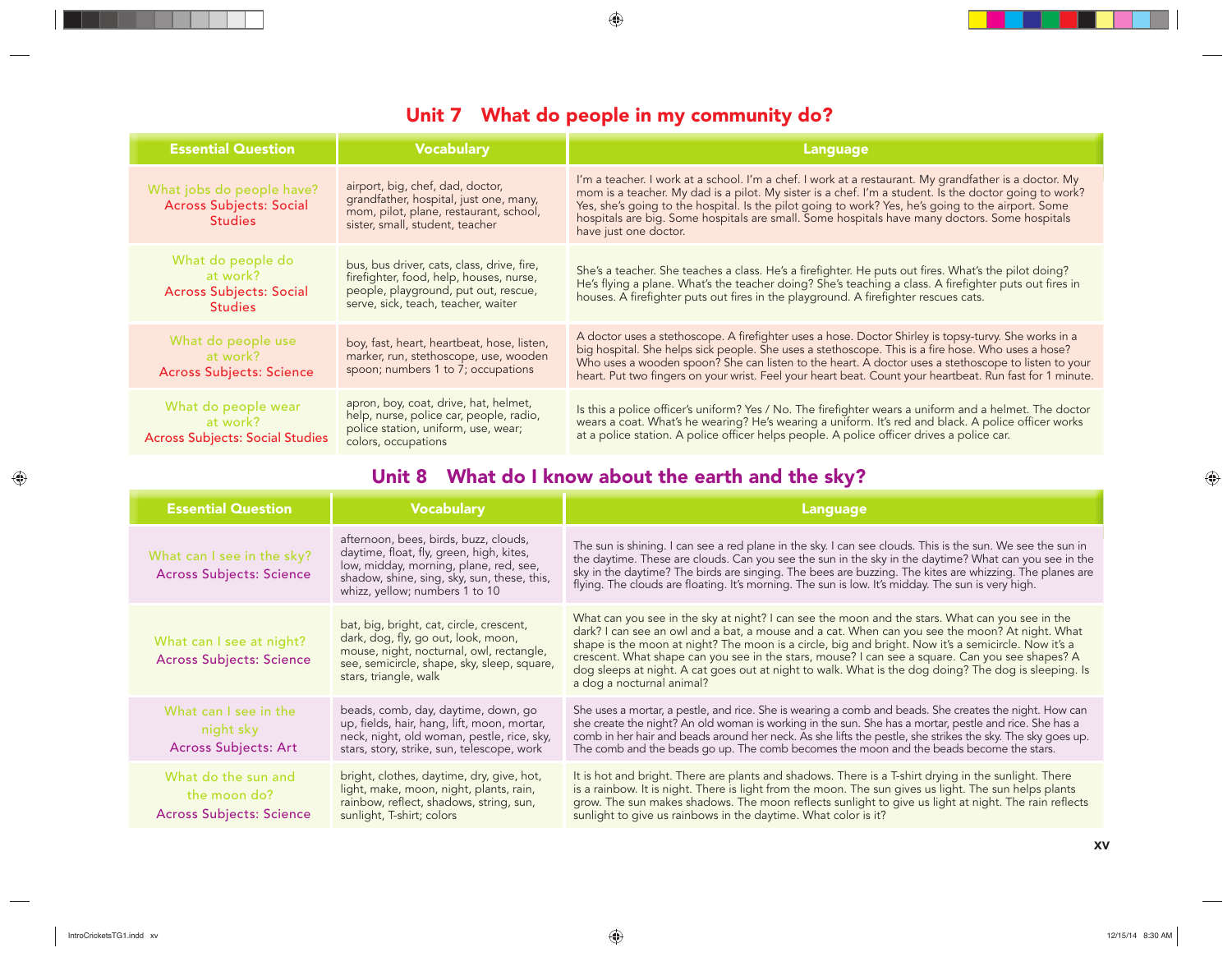**Unit 1 Why is school important?** 

| <b>Essential Question</b>                                                        | <b>Vocabulary</b>                                                                                                                                                                      |                                                                                                                                                                                                                                                                                                                                                                                                                                                          | <b>Language</b>                                                                                                                                                                                                                                                                                                                                                                  |
|----------------------------------------------------------------------------------|----------------------------------------------------------------------------------------------------------------------------------------------------------------------------------------|----------------------------------------------------------------------------------------------------------------------------------------------------------------------------------------------------------------------------------------------------------------------------------------------------------------------------------------------------------------------------------------------------------------------------------------------------------|----------------------------------------------------------------------------------------------------------------------------------------------------------------------------------------------------------------------------------------------------------------------------------------------------------------------------------------------------------------------------------|
| How are you?<br><b>Across Subjects - Social</b><br><b>Studies</b>                | classroom, cutting, friend, inside, name, outside,<br>paintbrush, painting, playing, polite, school,<br>scissors, shapes, singing a song, student, teacher                             |                                                                                                                                                                                                                                                                                                                                                                                                                                                          | Hello! What's your name? Hello! My name is Julian. How are you? I'm fine, thank you. What<br>are they doing? They're singing a song. They are inside the classroom. They're painting. They<br>have a paintbrush. Cricket is a student. The students are playing in the school. They have<br>scissors.                                                                            |
| What are the rooms in my<br>school?<br><b>Across Subjects-Math</b>               | classroom, color, crayon, gym, library, over here,<br>over there, playground, school office, science lab;<br>numbers 1 to 15                                                           |                                                                                                                                                                                                                                                                                                                                                                                                                                                          | Where is the playground? It's over there. We are in the playground. The (classroom) is over<br>here. What room is this? This is the playground. What room is that? That is the library. I have<br>a purple crayon. What is your favorite color? Cricket likes his classroom. Find number 1 in<br>the school. What color is number 1? Red. Color the parts with the number 1 red. |
| Who and what is in my class?<br>Across Subjects-Art                              | book, color wheel, crayons, boy, forgets, friends,<br>girl, magic cape, primary colors, secondary colors,<br>teacher, colors, numbers 1 to 15, shapes                                  |                                                                                                                                                                                                                                                                                                                                                                                                                                                          | My name is Ricardo. They are my friends. She is a girl. Her name is Karina. This is my book and<br>these are my crayons. Danny practices the numbers at home, but he forgets 12 and 13. He<br>practices the shapes, but he forgets triangle and rectangle. This time the cape has many colors<br>on it. Danny puts on the cape and he can remember the colors.                   |
| What do I do in the school?<br><b>Across Subjects - Social</b><br><b>Studies</b> | books, classroom, do exercise, do experiments,<br>draw pictures, experiments, games, gym, library,<br>pictures, play, playground, school office, science<br>lab, visit the principal   |                                                                                                                                                                                                                                                                                                                                                                                                                                                          | In the library, I read books. In the gym, I do exercise. What do you do in the library? We read<br>books in the library. Where do you play? We play games in the playground. Where do you<br>do experiments? In the science lab.                                                                                                                                                 |
|                                                                                  |                                                                                                                                                                                        |                                                                                                                                                                                                                                                                                                                                                                                                                                                          | Unit 2 What makes me special?                                                                                                                                                                                                                                                                                                                                                    |
| <b>Essential Question</b>                                                        | <b>Vocabulary</b>                                                                                                                                                                      |                                                                                                                                                                                                                                                                                                                                                                                                                                                          | <b>Language</b>                                                                                                                                                                                                                                                                                                                                                                  |
| What are the parts of my<br>body?<br>Across Subjects - Math                      | arm(s), eat, elbow(s), fingers, hug,<br>jump, knees, legs, mouth, neck, run,<br>teeth, tooth; numbers 1 to 10                                                                          | What are these? The teeth. What is this? An arm. What are these? These are my arms. Can you hug with<br>your arms? Yes, I can. / No, I can't. I have two arms. I can hug with my arms. How many fingers are there<br>in the picture? Let's count. How many fingers do we have? Let's count. I have 10 fingers to count.                                                                                                                                  |                                                                                                                                                                                                                                                                                                                                                                                  |
| What makes animals special?<br>Across Subjects -<br><b>Science</b>               | animals, bears, big, elephants,<br>excellent, fast, giraffe, lions, mane,<br>monkey, neck, nine, nose, parrots,<br>seals, small, snout, special, swim,<br>swimmers, tail, teeth, trunk | Elephants have tails and trunks. Seals and bears have snouts. Parrots are small and they have no teeth.<br>What makes elephants special, Cricket? Elephants are big. Elephants have a trunk. What makes bears<br>special? Giraffes have a long neck. This is the number nine. Parrots don't have a nose. Elephants live on<br>the land, but they can swim. Lions can swim too, but they are not very good swimmers.                                      |                                                                                                                                                                                                                                                                                                                                                                                  |
| What makes insects special?<br>Across Subjects - Science                         | ant, antennae, bee, butterfly, buzzing,<br>caterpillar, fly, garden, head, honey,<br>insects, ladybug, legs, run, special, talk,<br>walk, wasp, wings                                  | Some insects have six legs. Some insects have wings and they have antennae, too. Adam has six legs<br>and two antennae. Cleo has a lot of legs. Bee, Wasp and Ladybug have six legs and they have wings.<br>They can fly! We can't fly like you, so high. I can run and I can walk. I can eat and I can talkbut I can't<br>fly. Cleo says nothing. What makes bees special? Bees are insects. They have six legs, two antennae, a<br>head and two wings. |                                                                                                                                                                                                                                                                                                                                                                                  |
|                                                                                  | ears, eyes, feel, fingers, hear, insects,<br>mane, monkey, mouth, nose, see,<br>smell, taste, tongue                                                                                   |                                                                                                                                                                                                                                                                                                                                                                                                                                                          | I can see with my eyes. I can smell with my nose. What can you do with your eyes, Cricket? I can see. I<br>can taste with my mouth. Point to the mouth. Lions have a mane. Point to the mane. There are things<br>we can smell, like perfumes and flowers. What can you do with perfumes and flowers? Smell.                                                                     |
| What are my senses?<br><b>Across Subjects - Science</b>                          |                                                                                                                                                                                        |                                                                                                                                                                                                                                                                                                                                                                                                                                                          |                                                                                                                                                                                                                                                                                                                                                                                  |

#### **Unit 2 What makes me special?**

| <b>Essential Question</b>                                                 | <b>Vocabulary</b>                                                                                                                                                                      | <b>Language</b>                                                                                                                                                                                                                                                                                                                                                                                                                                          |
|---------------------------------------------------------------------------|----------------------------------------------------------------------------------------------------------------------------------------------------------------------------------------|----------------------------------------------------------------------------------------------------------------------------------------------------------------------------------------------------------------------------------------------------------------------------------------------------------------------------------------------------------------------------------------------------------------------------------------------------------|
| What are the parts of my<br>die body? The body?<br>Across Subjects - Math | arm(s), eat, elbow(s), fingers, hug,<br>jump, knees, legs, mouth, neck, run,<br>teeth, tooth; numbers 1 to 10                                                                          | What are these? The teeth. What is this? An arm. What are these? These are my arms. Can you hug with<br>your arms? Yes, I can. / No, I can't. I have two arms. I can hug with my arms. How many fingers are there<br>in the picture? Let's count. How many fingers do we have? Let's count. I have 10 fingers to count.                                                                                                                                  |
| What makes animals special?<br>Across Subjects –<br><b>Science</b>        | animals, bears, big, elephants,<br>excellent, fast, giraffe, lions, mane,<br>monkey, neck, nine, nose, parrots,<br>seals, small, snout, special, swim,<br>swimmers, tail, teeth, trunk | Elephants have tails and trunks. Seals and bears have snouts. Parrots are small and they have no teeth.<br>What makes elephants special, Cricket? Elephants are big. Elephants have a trunk. What makes bears<br>special? Giraffes have a long neck. This is the number nine. Parrots don't have a nose. Elephants live on<br>the land, but they can swim. Lions can swim too, but they are not very good swimmers.                                      |
| What makes insects special?<br><b>Across Subjects - Science</b>           | ant, antennae, bee, butterfly, buzzing,<br>caterpillar, fly, garden, head, honey,<br>insects, ladybug, legs, run, special, talk,<br>walk, wasp, wings                                  | Some insects have six legs. Some insects have wings and they have antennae, too. Adam has six legs<br>and two antennae. Cleo has a lot of legs. Bee, Wasp and Ladybug have six legs and they have wings.<br>They can fly! We can't fly like you, so high. I can run and I can walk. I can eat and I can talkbut I can't<br>fly. Cleo says nothing. What makes bees special? Bees are insects. They have six legs, two antennae, a<br>head and two wings. |
| What are my senses?<br><b>Across Subjects - Science</b>                   | ears, eyes, feel, fingers, hear, insects,<br>mane, monkey, mouth, nose, see,<br>smell, taste, tonque                                                                                   | I can see with my eyes. I can smell with my nose. What can you do with your eyes, Cricket? I can see. I<br>can taste with my mouth. Point to the mouth. Lions have a mane. Point to the mane. There are things<br>we can smell, like perfumes and flowers. What can you do with perfumes and flowers? Smell.                                                                                                                                             |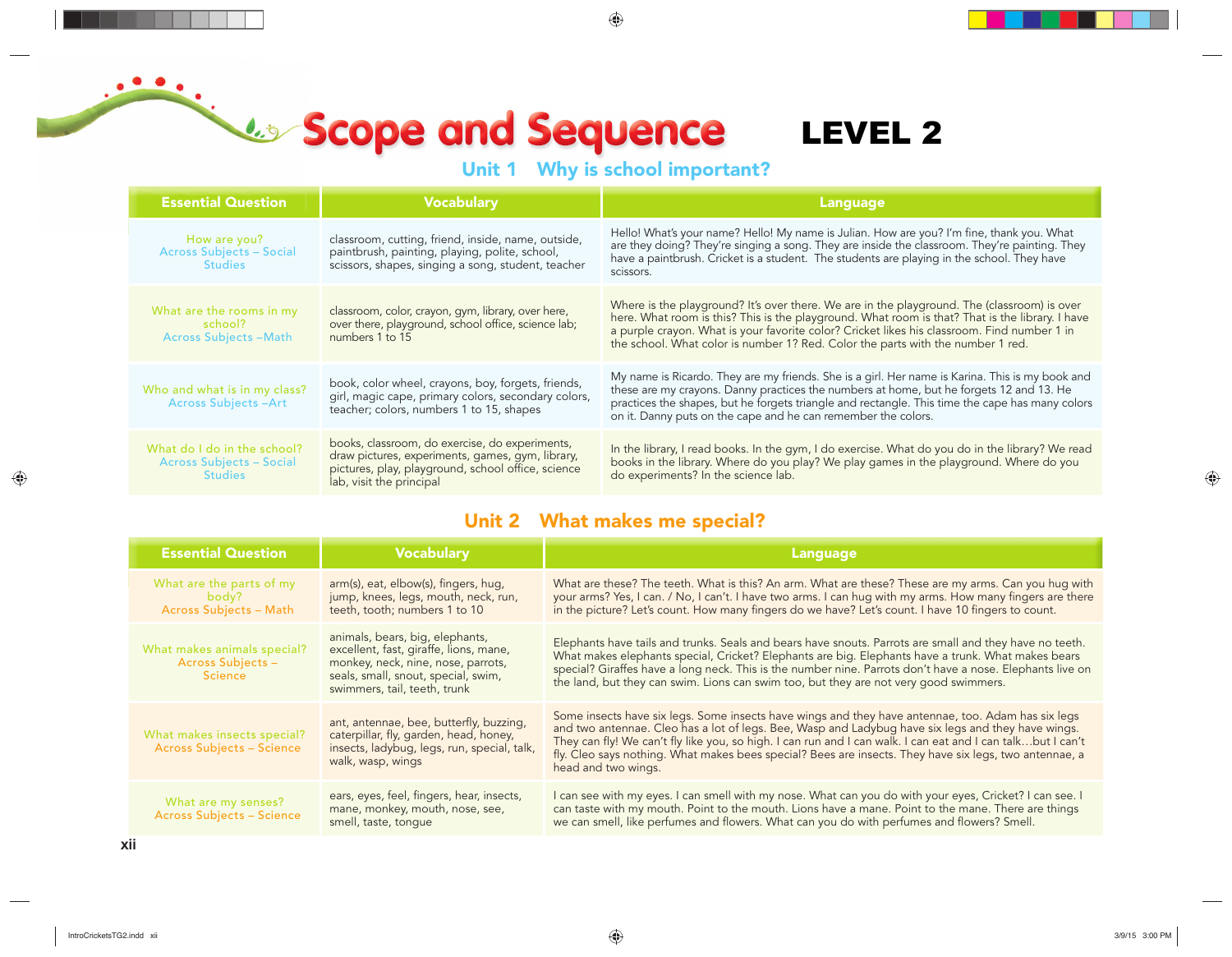#### **Unit 3 Why is healthy food good for my body?**

| <b>Essential Question</b>                                              | <b>Vocabulary</b>                                                                                                                                                                                                                           | Language                                                                                                                                                                                                                                                                                                                                                                                                               |
|------------------------------------------------------------------------|---------------------------------------------------------------------------------------------------------------------------------------------------------------------------------------------------------------------------------------------|------------------------------------------------------------------------------------------------------------------------------------------------------------------------------------------------------------------------------------------------------------------------------------------------------------------------------------------------------------------------------------------------------------------------|
| Do you like apples?<br>Across Subjects - Math                          | apples, beans, bread, carrots, chicken, ham, lemonade,<br>meat, orange juice, pears, pizza, rice, spaghetti; numbers<br>$16 \text{ to } 20$                                                                                                 | I like apples, pears and rice, but I don't like spaghetti. Do you like apples? Yes, I<br>do. / No, I don't. S is for spaghetti. Do you like pizza? Yes, I like pizza. / No, I don't<br>like pizza.                                                                                                                                                                                                                     |
| What is sweet and what is<br>sour?<br><b>Across Subjects - Science</b> | apples, cookies, crackers, grapefruits, ham, hamburgers,<br>honey, lemons, limes, salt, salty, sour, sugar, sweet, tongue                                                                                                                   | Apples, cookies and sugar are sweet. Lemons, grapefruits and limes are sour.<br>Crackers and salt are salty. Do you like sweet food? Yes, I do. / No, I don't. I like<br>hamburgers. Do you like ham? Honey is sweet. You can taste sweet food, here.<br>Point to the part of the tongue that tastes sweet food.                                                                                                       |
| What is my favorite food?<br>Across Subjects - Art                     | corn, crackers, fish, food, grapefruit, hamburgers, hot dogs,<br>hungry, ketchup, lemon, lime, monkeys, mouths, mustard,<br>party, pear, salt, soda, soup, spaghetti                                                                        | Do you like soup? Yes, I do. Do you like ketchup and mustard? No, I don't. The<br>monkeys look at the food. "I like hamburgers," says another monkey. "I like corn,"<br>says the other monkey. Who likes corn? We can't eat the food, but let's prepare<br>the food so it is ready in the evening," says one monkey. "Good idea!" answer the<br>other monkeys. What is your favorite food? My favorite food is (corn). |
| What are the different meals?<br><b>Across Subjects - Science</b>      | afternoon, apples, bread, breakfast, carrot, chicken, dinner,<br>drink, eat, eggs, glass of milk, lemonade, lemons, lunch,<br>meat, morning, night, orange juice, pears, potato chips, rice,<br>sandwich, soda, sour, spaghetti, vegetables | I have eggs and orange juice for breakfast. I have breakfast in the morning. I eat<br>eggs and I drink orange juice. I have lunch in the morning. I drink lemonade in the<br>afternoon. The Food Pyramid shows the food we need to eat every day to stay<br>healthy.                                                                                                                                                   |

#### **Unit 4 How are families alike and different?**

| <b>Essential Question</b>                                               | <b>Vocabulary</b>                                                                                                                                                                                                                  | Language                                                                                                                                                                                                                                                                                                                                                                                              |
|-------------------------------------------------------------------------|------------------------------------------------------------------------------------------------------------------------------------------------------------------------------------------------------------------------------------|-------------------------------------------------------------------------------------------------------------------------------------------------------------------------------------------------------------------------------------------------------------------------------------------------------------------------------------------------------------------------------------------------------|
| How many people are in my<br>family?<br>Across Subjects - Art           | baby, brothers, face, family, family portrait,<br>father, fish, grandfather, grandmother,<br>mother, sister; numbers 1 to 10                                                                                                       | Do you have brothers and sisters, Sara? Yes, I do. I have a brother and a baby sister. How many<br>people are in your family, Luisa? My mom, my dad, my two brothers, my two sisters and me. There<br>are seven people. I love my father. The boy has a happy face. Do you have brothers and sisters?<br>How many people are in your family? This is my family. There are (five) people in my family. |
| What are the rooms in my<br>house?<br>Across Subjects -<br>Math         | bathroom, bedroom, dining room, eat<br>breakfast, eat lunch, garden, grapefruit,<br>house, kitchen, living room, play, read<br>a book, wash hands, watch TV; family<br>members; numbers 20 to 25.                                  | This is my house. Dad is in the bedroom. Sister is in the bathroom. I play with my toys in my<br>bedroom. I eat breakfast in the kitchen. I read books in the garden. My grandmother is in the<br>living room. The grapefruit is on the kitchen table. What numbers are they? Paste the number 21<br>here. What's next? Twenty-two.                                                                   |
| What is my favorite room?<br>Across Subjects -<br><b>Social Studies</b> | beach, bricks, city, clean, cold, cook lunch,<br>country, dirty, favorite, have breakfast, house,<br>ice, igloo, palm leaf, palm leaves, room, snowy,<br>wood; activities performed at home, family<br>members, rooms in the house | My favorite place is the living room. In the living room, I watch TV or I read a book. The kitchen<br>is very dirty. We want to have breakfast, but we need to clean first. My bedroom is my favorite<br>room. Houses are in the city are different from houses in the country or at the beach.                                                                                                       |
| What is everyone doing<br>in the house?<br>Across Subjects - Art        | on, under; activities performed at home, family<br>members, rooms in the house                                                                                                                                                     | My mother is baking a cake in the kitchen. My sister is playing with toys in the bedroom. What Is<br>Mom doing, Cricket? Mom is baking a cake in the kitchen. The cake is on the table. The toys are<br>under the bed. Where is Cricket? What is the sister doing?                                                                                                                                    |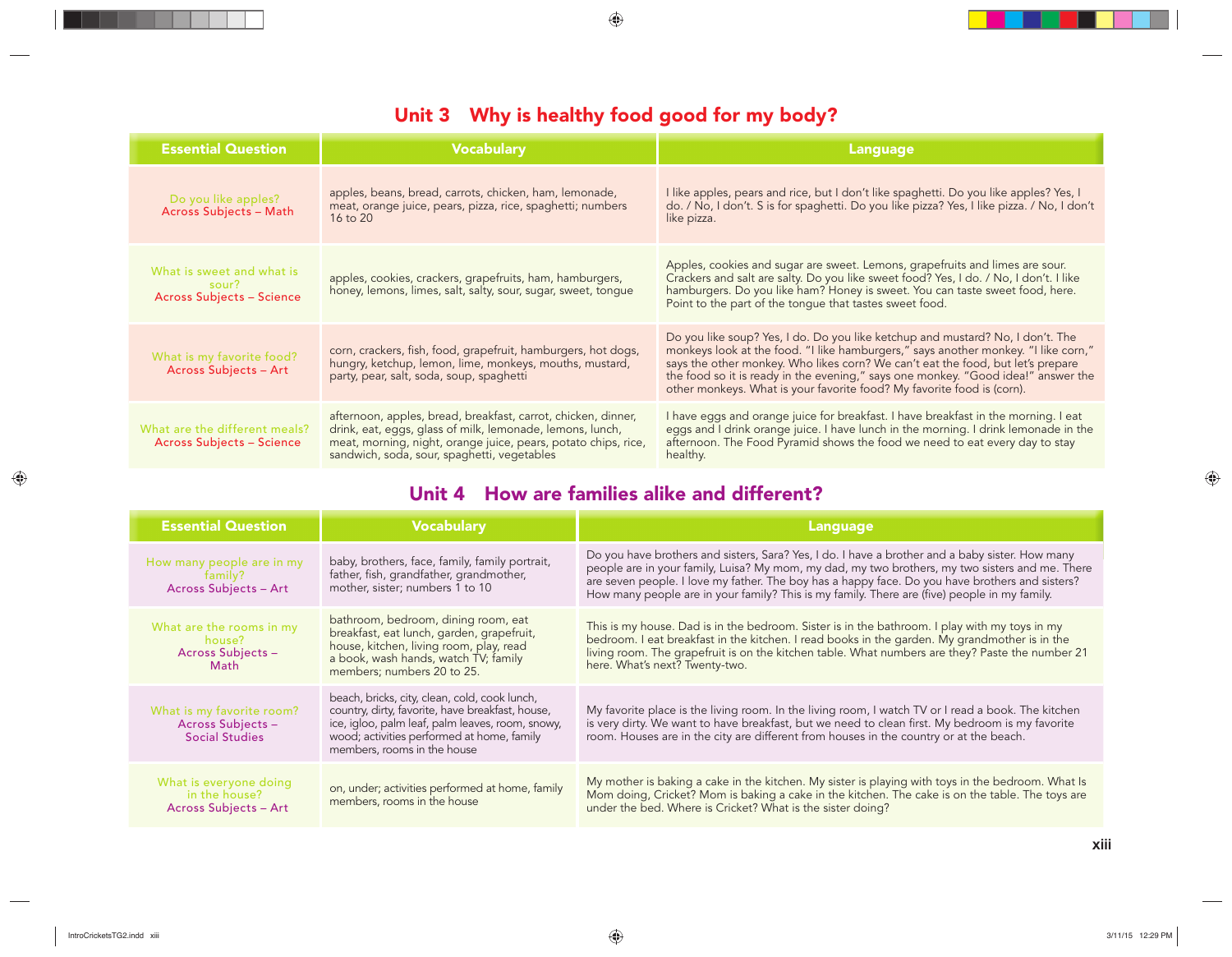#### **Unit 5 How do I have fun?**

| <b>Essential Question</b>                                                                  | <b>Vocabulary</b>                                                                                                                                                                                                | Language                                                                                                                                                                                                                                                                                                                                                              |
|--------------------------------------------------------------------------------------------|------------------------------------------------------------------------------------------------------------------------------------------------------------------------------------------------------------------|-----------------------------------------------------------------------------------------------------------------------------------------------------------------------------------------------------------------------------------------------------------------------------------------------------------------------------------------------------------------------|
| Where do I go to have fun?<br>Across Subjects - Math                                       | amusement park, circle, circus, circus animals, clown,<br>crescent, diamond, ferries wheel, heart, movie theater,<br>popcorn, rectangle, roar, roller coaster, round, square,<br>triangle, zoo                   | It's a movie theater. It's a zoo. It's a circus. What place is this? It's a movie theater. The lions<br>roar at the zoo. I like the roller coaster. The ferries wheel is round. What shapes does he<br>have?                                                                                                                                                          |
| What do I like to do to have<br>fun?<br><b>Across Subjects - Natural</b><br><b>Science</b> | amusement park, circus, clowns, cow, domesticated,<br>elephants, ferries wheel, fun, giraffes, horse, lions,<br>movie, movie theater, non-domesticated, park, play,<br>rabbit, ride, roller coaster, swings, zoo | What do you like to do to have fun? I like to see a movie at the movie theater. Where can<br>you see a movie?<br>At the movie theater. I want to ride on a roller coaster. I like the ferries wheel. Giraffes are<br>tall. You can see a horse in a circus. A lion roars. Elephants have trunks.<br>They are domesticated animals. They are non-domesticated animals. |
| How do I have fun at the<br>circus?<br><b>Across Subjects - Math</b>                       | circus, clown, dancer, do a magic trick, do tricks in the<br>air, help, juggle, jump, magician, ride a horse, tell a<br>joke, trapeze artist, walk on a tightrope; numbers 25<br>to 30, shapes                   | The dancer is riding a horse. The magician is doing a magic trick. Jet can walk on the<br>tightrope. He can run and jump on the tightrope. Wow! Jet can juggle on the tightrope,<br>too. Bozo can't walk on the tightrope, but he can juggle! What number is this? Look, this<br>is a triangle, too. What number is this? Let's count.                                |
| What can I do to have fun?<br>Across Subjects - Math                                       | clap, clown, dancer, diamond, juggle, jump, lion,<br>magic tricks, magician, parrot, roar, seal, talk, trapeze<br>artist                                                                                         | I can talk like a parrot. I can jump like a trapeze artist. I can talk like a parrot. Can you talk<br>like a parrot? Can you jump like a trapeze artist? Yes, I can. Can you juggle like a clown?<br>No, I can't. A diamond has four sides. I can jump like a trapeze artist. Can you clap like a<br>seal? Yes, I can. / No, I can't.                                 |

## **Unit 6 How do people and animals interact?**

| <b>Essential Question</b>                                                        | <b>Vocabulary</b>                                                                                                                                                                             | Language                                                                                                                                                                                                                                                                                                                                                     |
|----------------------------------------------------------------------------------|-----------------------------------------------------------------------------------------------------------------------------------------------------------------------------------------------|--------------------------------------------------------------------------------------------------------------------------------------------------------------------------------------------------------------------------------------------------------------------------------------------------------------------------------------------------------------|
| What animals live on the<br>farm?<br>Across Subjects - Math                      | cow, duck, farm, goat, hen, horse, rooster, sheep, white,<br>wood, wool; numbers 30 to 35.                                                                                                    | This is a cow. These are goats. What's this? This is a cow. What are these? These are<br>ducks. What are those? Those are roosters. Wool comes from sheep. Sheep are white.<br>A barn is made of wood. How many animals are there? How many cows are there?<br>Thirty. Where are the ducklings? On the calf. Where is the lamb? In front of the tree.        |
| What are the baby animals?<br><b>Across Subjects - Natural</b><br><b>Science</b> | behind, calf, chick, cow, develop, duck, duckling, egg, foal,<br>goat, grow, hen, horse, in front of, kangaroo, kid, kitten,<br>koalas, lamb, life cycle, next to, on, rooster, sheep, under  | The calf is the cow's baby. The duckling is the duck's baby. A kitten is a baby cat. Where<br>are the ducklings? On the calf. Where is the lamb? In front of the tree. A kangaroo is<br>not a farm animal. Koalas live in the forest. The hen lays eggs. Then, chicks come out<br>from the egg. The chick grows and develops. It becomes a hen or a rooster. |
| What do we do around<br>the farm?<br><b>Across Subjects - Science</b>            | collect the eggs, count the eggs, cows, farmer, feed the<br>hens, hens, milk, milk the cow, ride a horse, shear the<br>sheep, wool                                                            | She is collecting the eggs. He is milking the cow. On Monday, Farmer Brown collects<br>the eggs. On Tuesday, Farmer Brown collects the eggs and milks the cows. On<br>Thursday Farmer Brown collects the eggs, milks the cows, feeds the hens and shears<br>the sheep. Point to the cow and the wool. Can we get wool from cows? We get milk<br>from cows.   |
| What do we wear on<br>the farm?<br>Across Subjects - Art                         | animal, bat, big, cat, cheetah, crocodile, elephant, fast,<br>giraffe, heavy, hippo, horse, iguana, kangaroo, lion,<br>monkey, parrot, small, snake, tall, zebra; colors, numbers<br>70 to 80 | When it's sunny, I wear a hat, a shirt and jeans. What is he wearing? He's wearing jeans,<br>a jacket and a hat. The farmer is wearing boots. The boy is wearing a belt. Some farm<br>animals eat vegetables. It's sunny. He's wearing a raincoat.                                                                                                           |